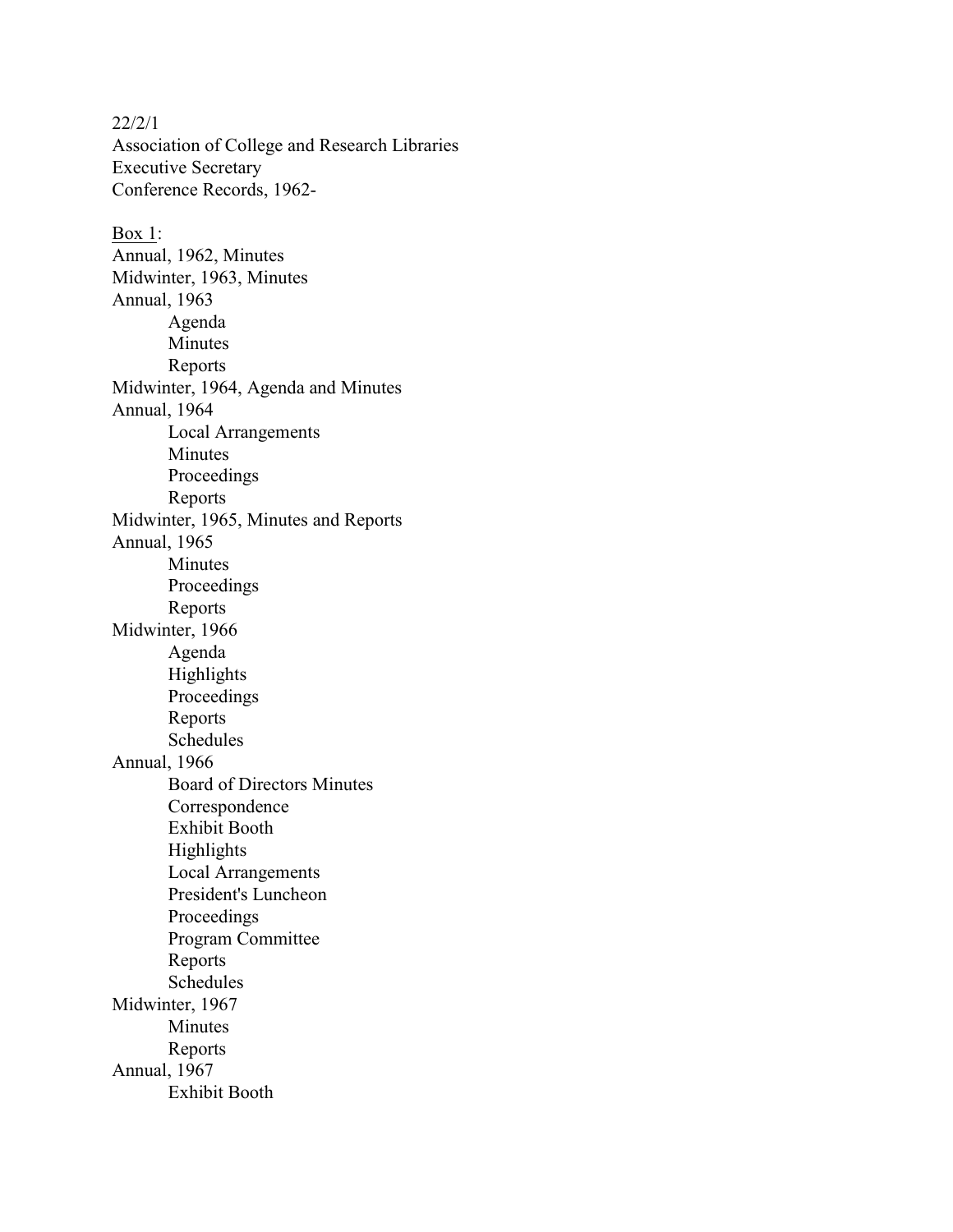22/2/ 1

Minutes Report s Midwinter, 1968 Board of Directors Minutes Dinner Hi ghli ghts Proceed i ngs Report s

Box 2:

Annual, 1968 General Correspondence Hi ghli ghts Minutes President's Program President's Reception Proceedings Report s Midwinter, 1969 Proceedings Report s Annual, 1969 Board of Directors Minutes Proceedings Report s Midwinter, 1970 Agenda Minutes Proceedings and Reports Annual, 1970 Board Agenda Board Minutes Proceedings and Minutes Programs Midwinter, 1971 Board Agendas Board Minutes Annual, 1971 Board Minutes Correspondence Local Arrangements Membership Meeting Program Committee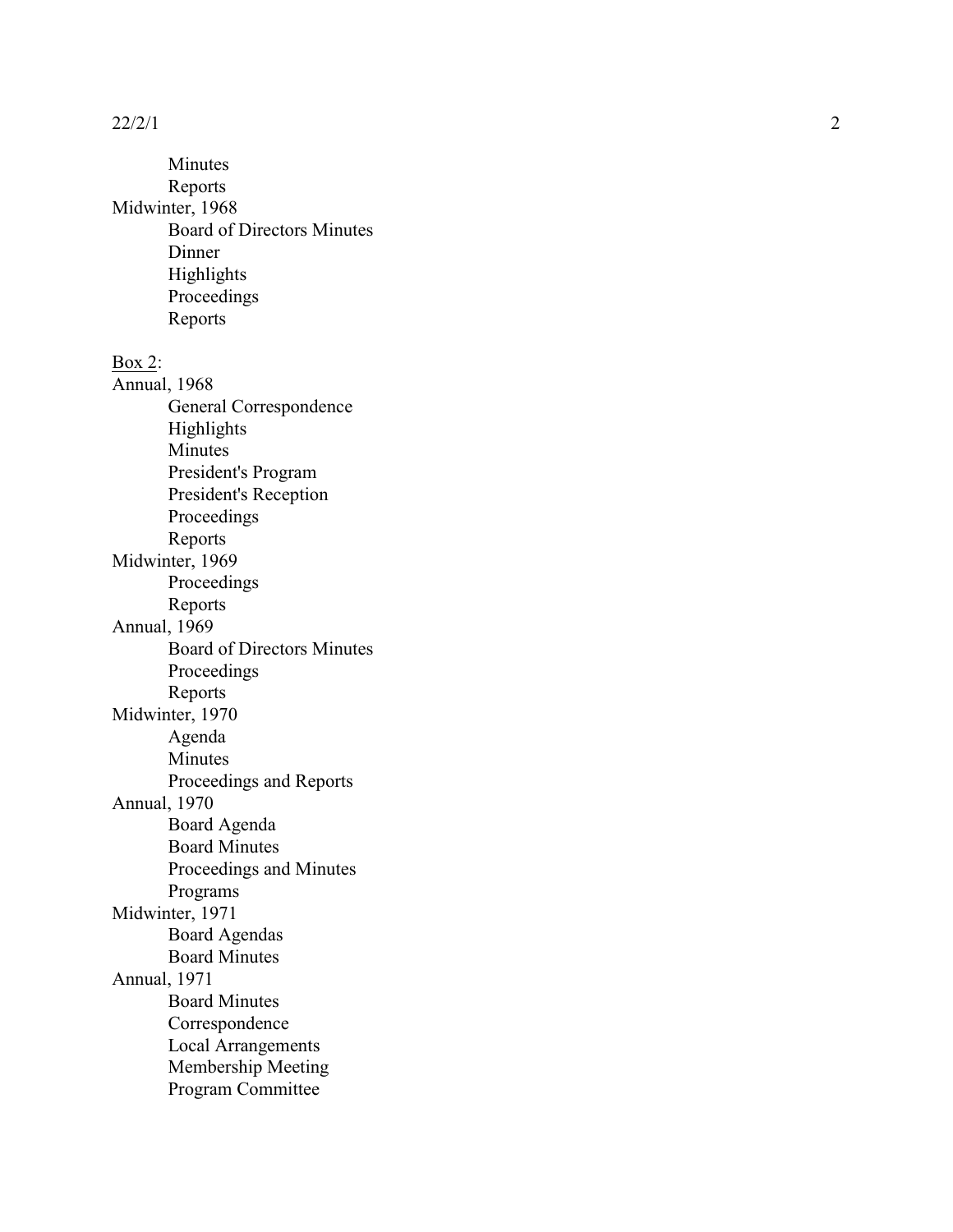## 22/2/ 1

Midwinter, 1972, Minutes Annual, 1972 Board Agenda Board Minutes **Correspondence** Local Arrangements Membership Meeting Planning Committee Midwinter, 1973, Board A genda Box 3: Annual, 1973 Board Agenda Board Minutes Exhibit Booth Membership Meeting Program Planning Midwinter, 1974, Board A genda and Minutes Annual, 1974 Board Agenda and Minutes Board Orientation Budget Correspondence Exhibit Booth Guest Registration Local Arrangements Membership Meeting Program Planning Committee (ACRL) Program Planning Committee (A LA) Programs, ACRL Reception Programs, Dougherty Reception Schedules Midwinter, 1975 Board Agenda and Minutes Budget Correspondence Exhibit Booth Local Arrangements Membership Meeting Program Planning Committee Schedules Midwinter, 1976 Board Agenda and Minutes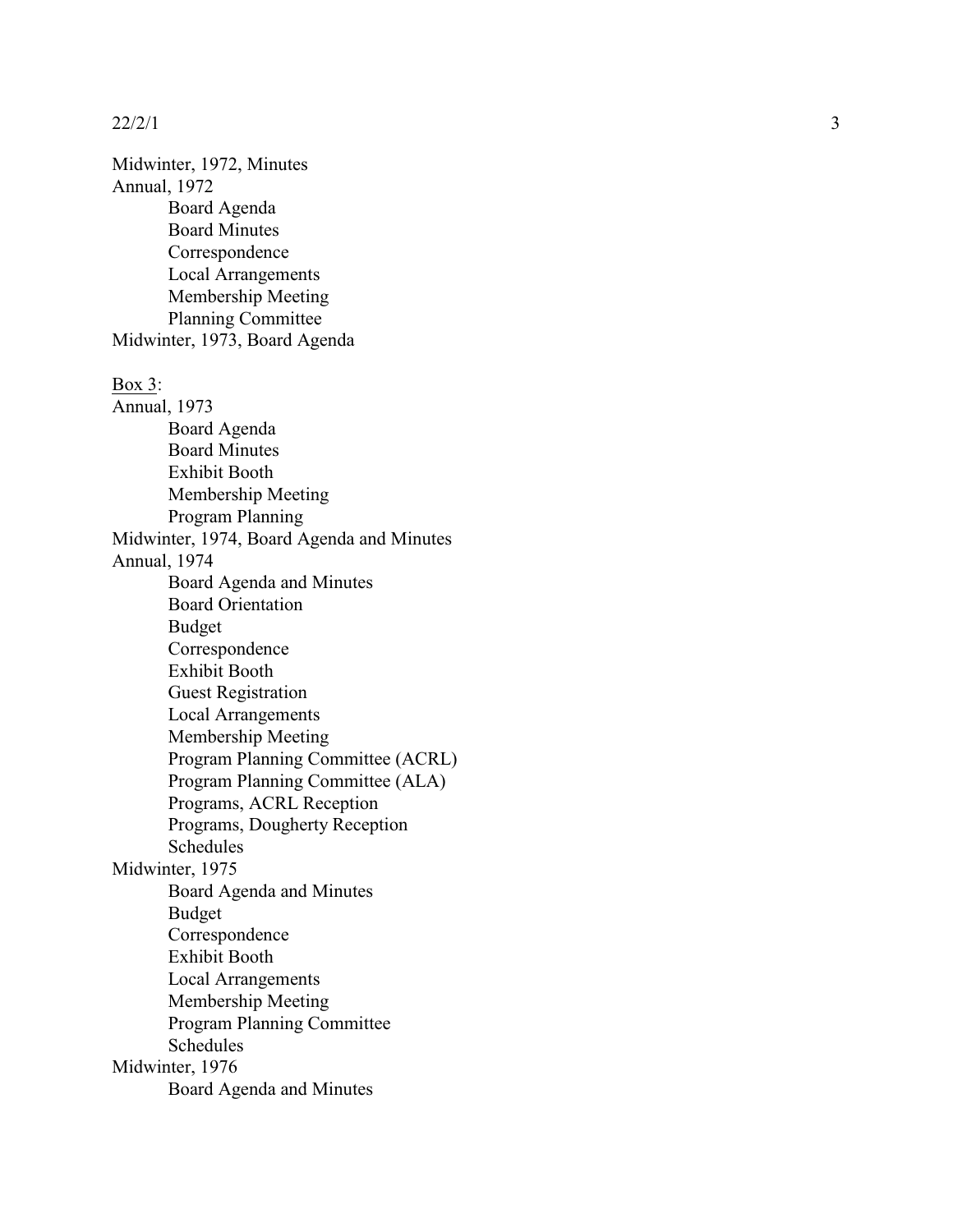22/2/ 1

Correspondence Schedules

## Box 4:

Annual, 1976 Board Agenda and Minutes Correspondence Exhibit Booth Local Arrangements Budget Program Planning Memoranda Program Planning Preliminary Schedules Reception Schedules Midwinter, 1977 Board Agenda and Minutes Correspondence Schedules Annual, 1977 Board Agenda and Minutes Budget Correspondence Exhibit Booth Local Arrangements Membership Meeting Minutes and Agenda Program Planning Committee Schedules Midwinter, Chicago, 1978 Correspondence Minutes Schedules ACRL Hospitality Group

# Box  $5$ :

Annual, Chicago, 1978 Budget Correspondence Exhibit Booth Membership Meeting Minutes Program Report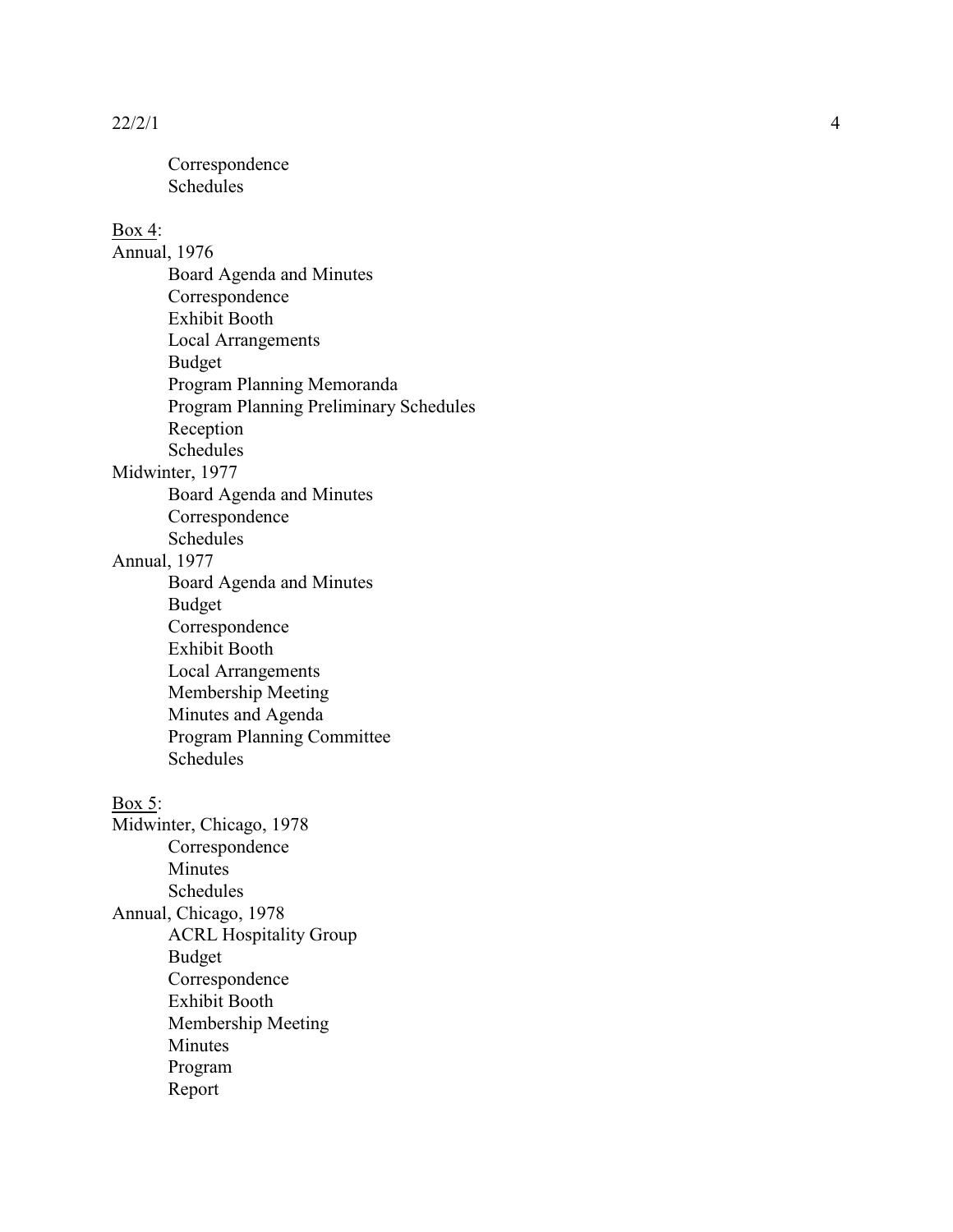Schedules Committee Discussion Groups Editorial Boards Joint Committees Sections Midwinter, Washington, 1979 Correspondence Schedules Annual, Dallas, 1979 Schedules Budget Correspondence Exhibit Local Arr ang ements Program-ACRL Committee Meetings Midwinter, Chicago, 1980 Schedules Correspondence Annual, New York, 1980 Schedules Budget Correspondence Exhibit Program ACRL ALA ALA Annual Conference-San Francisco, 80/81 Conferenc e Arrang ements Correspondence Exhibit s Loc al Arr ang ements Program (A LA) Program (ACRL) Program (ACRL) AV Requests Midwinter Meeting-Washington, 80/81 Correspondence ALA Annual Conference-Philadelphia, 81/82 Poster Sessions Committee Exhibit s Conferenc e Arrang ements Loc al Arr ang ements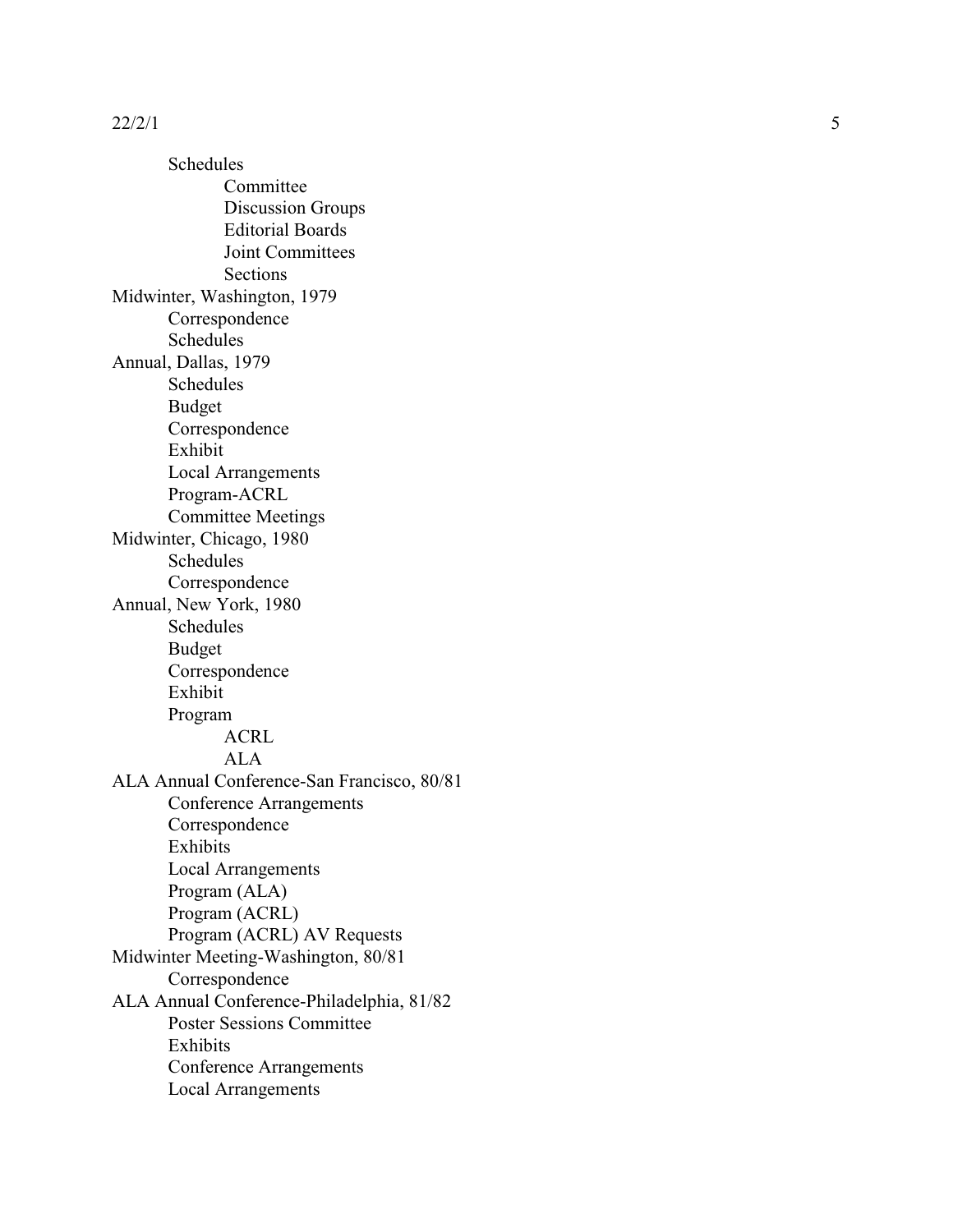Membership Meeting (ACRL) Preconferences Program (ALA) Program (ACRL) Programs (Other units) Midwinter Meeting-Denver, 81/82 Correspondence Program (ALA) Schedules Annual Conference-Los Angeles, 82/83 Audiovisual Charges Board Approved Section Programs **Cassettes** Conference Planning Committee Correspondence Exhibits Guest Registrations Local Arrangements Postconferences Printed Program (ALA) Program & Membership Meeting (ACRL) Requests for Special Allocations **Schedules** Section Chairs Luncheon ACRL Conference Orientation Handouts, 82/83 ALA Midwinter Meeting-San Antonio, 82/83 Correspondence Program (ALA) **Schedules** Midwinter, 1986 Box 6: Photographs 2nd National Conference, Dallas, 1981 ACRL National Conference Seattle, 1984 Baltimore, 1986 (2 folders) Cincinnati, 1989 (2 folders)

Salt Lake City

Photographs, 1992 (3 folders) Photographs by Mary Ellen Davis (3 folders) Photographs of Julian Bond by Leonard Kniffel Photographs by Richard Roma